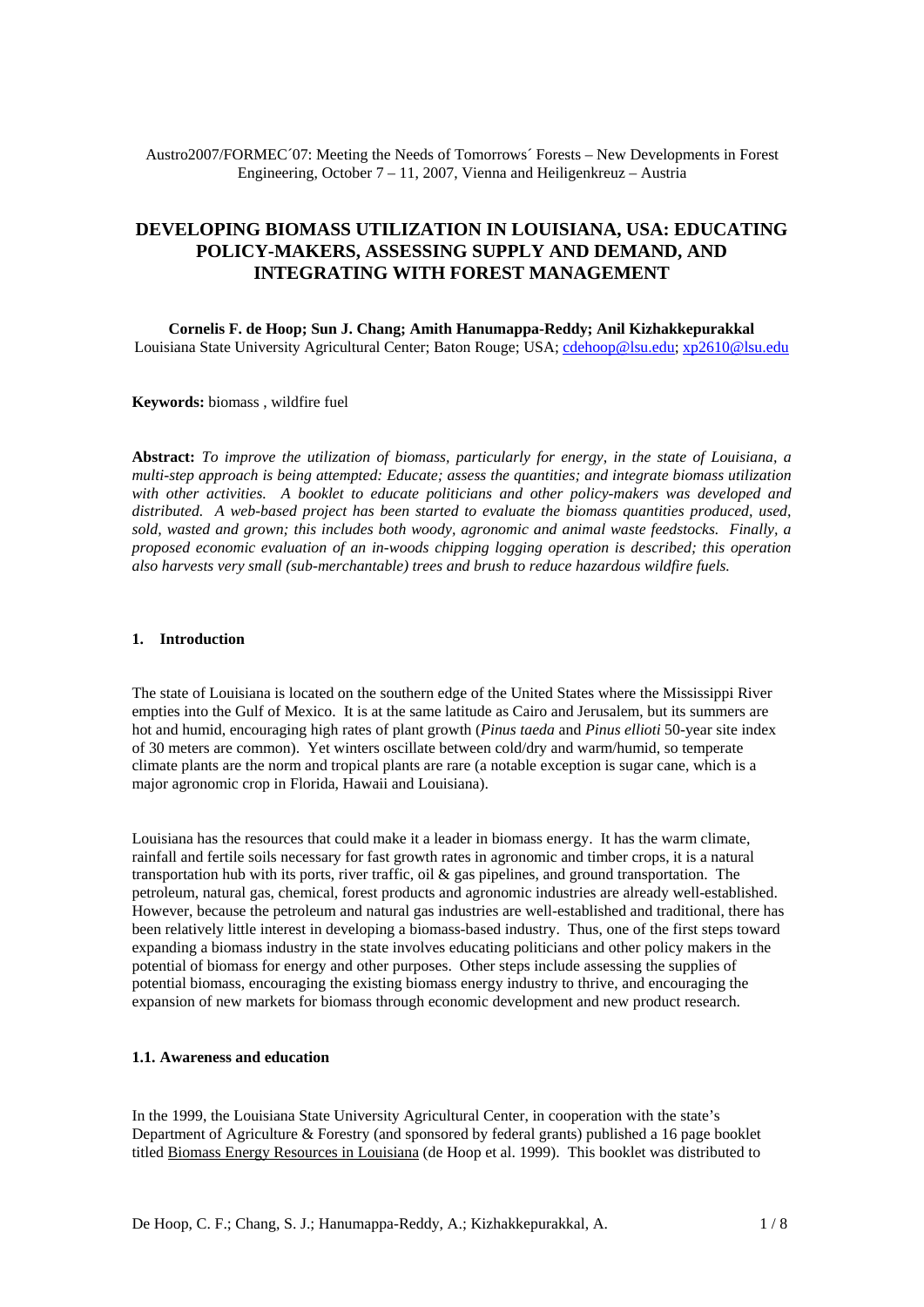legislators and upper administrators in the state government to heighten awareness about the potential of biomass as an alternative source of industry to supplement traditional sources. At the time, the primary interest in biomass energy was from an environmental standpoint. Natural gas was so cheap, that some sawmills and even a pulp mill had only gas-fired boilers. This publication was substantially revised and reprinted in 2006 (de Hoop et al. 2006).

#### **1.2. Status of biomass for energy in Louisiana**

Louisiana's forest products industry includes some 100 sawmills, plywood mills, panel mills, veneer mills, and pulp/paper mills that are scattered throughout the state. Together they produce more than 7,000,000 tons of green wood residues annually, most of which are utilized by the industry for energy (de Hoop et al. 1994; de Hoop et al. 1997). Most mills utilize what they need for their own energy needs (such as lumber drying kilns or veneer driers) and sell the rest to other mills, usually to pulp and paper mills, which typically have combined heat and power systems that are 100% self-sufficient in their heat production and are 50% to 80% self-sufficient in their electricity generation. Only 54,000 tons annually go unutilized.

Louisiana's secondary forest products industry (cabinet shops, architectural millwork, furniture & pallet manufacturers, etc.) produces 80,000 tons of wood residues annually. This includes wood trimmings, sawdust, and sanderdust. Most of it is already dry. Still, nearly all of this material goes unutilized (Table 1 shows the combined total residual residues from the primary and secondary industry combined).

The major agronomic crops in Louisiana are sugarcane, rice, soybeans, corn and cotton. Rice generates three types of residue: straw, hulls, and bran. Rice straw is usually left in the fields during and after collection to prevent erosion of the topsoil. The straw is sometimes grazed by cattle or crawfish and then plowed back into the field for nutrients. Possible uses of rice hulls include compost, abrasives for polishing, additives in hand soap, conditioners for fertilizers, and energy. In winter, the bran is mixed with rice hulls to make cattle feed. About 96% of the bagasse produced by sugar mills is utilized, mostly as fuel to run the syrup mills (Chang 2006). Other uses include paper, ceiling tiles, industrial boards, and compost. Soybean straw (stems) is usually left in the fields to prevent erosion. It can also be used as livestock bedding or burned for fuel.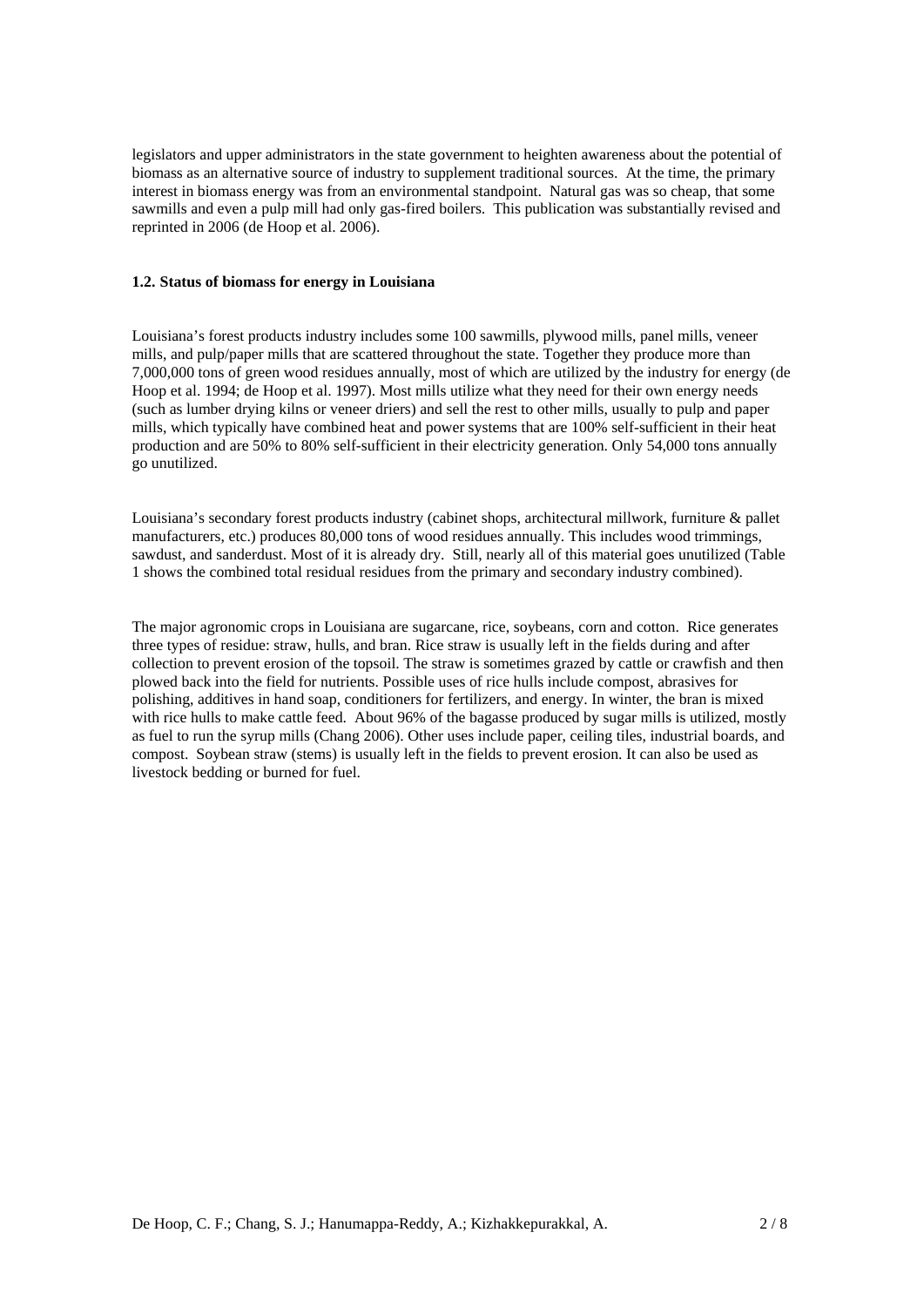Table 1: Annual wood and agricultural residue production in Louisiana, USA.

This material is potentially available for biomass energy or other uses. Approximately 98% of the wood milling residues (bark, sawdust, etc.), 96% of the sugarcane bagasse and 54% of the rice hulls are already being utilized for energy in Louisiana and are NOT included in this table.

| <b>Residue</b><br>Wood                     | <b>Wet Tons</b> | <b>Net Million</b><br><b>BTU</b> | <b>Million</b><br>kWh | <b>Energy Equivalent</b> |
|--------------------------------------------|-----------------|----------------------------------|-----------------------|--------------------------|
| Sawdust, trimmings, bark                   | 134,323         | 1,244,665                        | 73                    | supply 4,068 homes       |
| Logging Slash                              | 8,432,792       | 43,428,879                       | 2,555                 | supply 141,924 homes     |
| <b>Soybeans</b>                            |                 |                                  |                       |                          |
| <b>Straw</b>                               | 1,501,071       | 8,916,364                        | 524                   | supply 29,138 homes      |
| <b>Sugarcane</b>                           |                 |                                  |                       |                          |
| Bagasse (dry wt.)                          | 122,702         | 895,725                          | 53                    | supply 2,927 homes       |
| <b>Rice</b>                                |                 |                                  |                       |                          |
| Hulls (dry wt.)                            | 85,100          | 766,751                          | 45                    | supply 2,506 homes       |
| <b>Straw</b>                               | 2,180,694       | 11,928,397                       | 702                   | supply 38,982 homes      |
| <b>Sweet Potatoes</b>                      |                 |                                  |                       |                          |
| <b>Vines</b>                               | 60,288          | 253,000                          | 15                    | supply 827 homes         |
| Corn                                       |                 |                                  |                       |                          |
| Stalks, roots, husks                       | 350,043         | 1,470,000                        | 86                    | supply 4,804 homes       |
| Wheat                                      |                 |                                  |                       |                          |
| <b>Straw</b>                               | 320,064         | 2,010,000                        | 118                   | supply 6,569 homes       |
| Grain sorghum (milo)                       |                 |                                  |                       |                          |
| Residue                                    | 52,544          | 221,000                          | 13                    | supply 722 homes         |
| <b>Cotton</b>                              |                 |                                  |                       |                          |
| Gin trash                                  | 57,553          | 327,000                          | 19                    | supply 1,069 homes       |
| <b>Peanuts</b>                             |                 |                                  |                       |                          |
| Vines                                      | 1,435           | 6,700                            | 0.39                  | supply 22 homes          |
| Oats                                       |                 |                                  |                       |                          |
| <b>Straw</b>                               | 267,670         | 1,670,000                        | 98                    | supply 5,458 homes       |
| <b>Animal Waste</b>                        |                 |                                  |                       |                          |
| Cattle manure/biogas                       | 9,881,919,000cf | 5,930,000                        | 395                   | supply 21,963 homes      |
| Poultry manure                             | 944,150         | 4,437,505                        | 261                   | supply 14,502 homes      |
| <b>Total</b>                               |                 | 83,505,986                       | 4,959                 | supply 275,479 homes     |
| $19.000 \text{ kM}$ hourchings<br>$1$ home |                 |                                  |                       |                          |

1 home  $= 18,000$  kW-hours/year

1 kilowatt-hour = 3413 British thermal units (Btu)

theoretically, but boilers commonly run on 20% efficiency or less.

There are 1,657,107 homes in Louisiana (2000 Census). The above potential energy is enough to power 17% of these homes.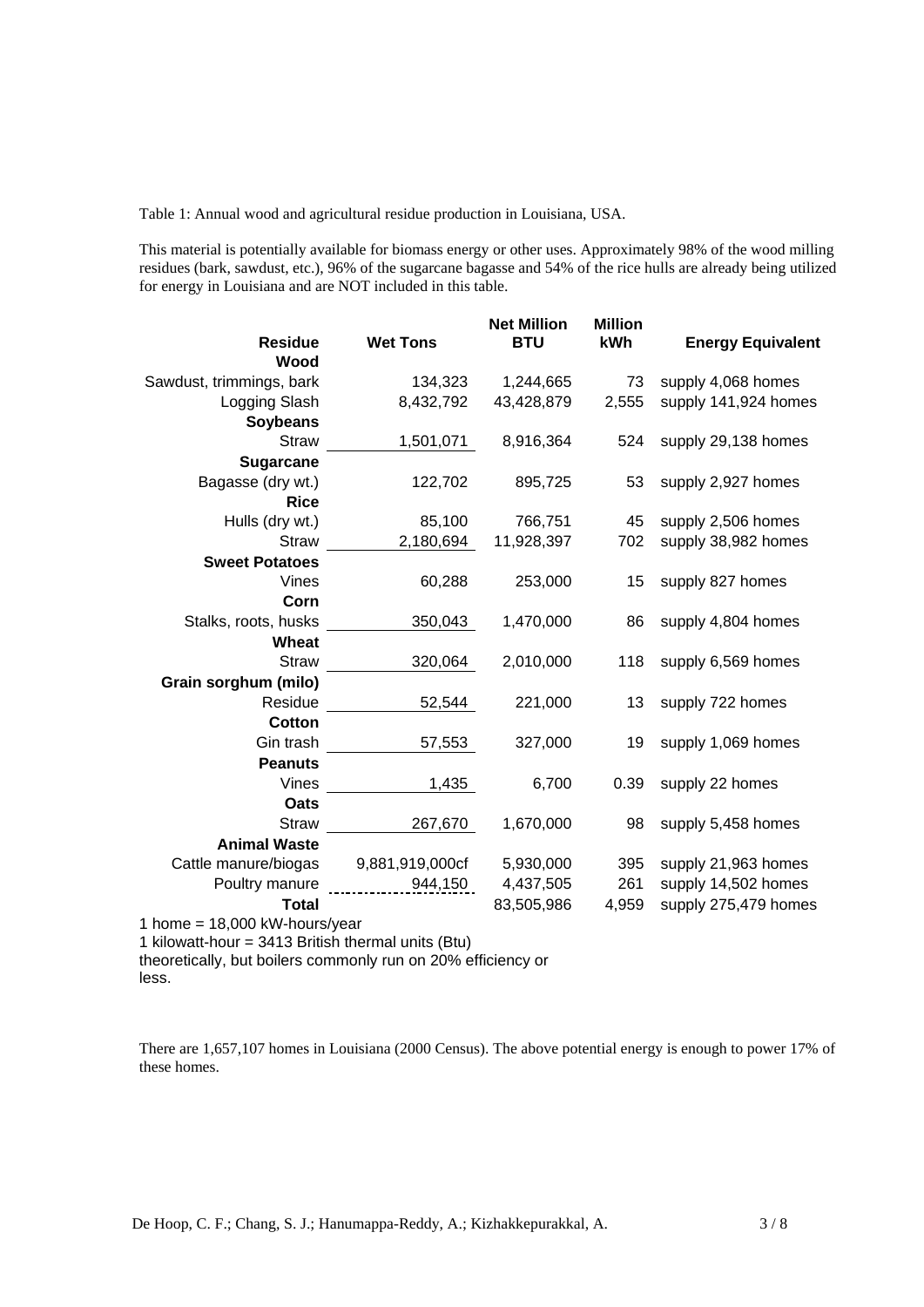### **1.3. Existing industry: Biomass energy without government subsidies**

There are several notable facilities in Louisiana and elsewhere in the USA that have been producing energy from biomass for years with little or no government subsidies. A few interesting examples are highlighted below.

An example of a business that has utilized biomass residue to produce energy since 1984 is Agrilectric Power, a subsidiary of The Powell Group. The Powell Group realized the need to utilize the hulls removed from rice during milling at their Farmers Rice Mill, near Lake Charles, LA. Agrilectric successfully produced energy and rice hull ash from rice hulls since 1984 with an in-service rate of 94%. The 13-megawatt plant consumes about 300 tons of rice hulls per day. Agrilectric Power has done an excellent job of marketing the ash, which is used as an insulator in the steel manufacturing industry and as a filter in swimming pools and other applications.

The Temple-Inland. Inc., paper mill in Bogalusa, LA, purchases sawdust and other wood residues from neighboring sawmills and fuel chips from whole-tree logging operations. After the heat is used to make pulp and paper, the leftover steam from the boilers is used to co-generate about 75% of the 80 Megawatts of electricity it uses.

Sugarcane processing mills operate only half the year – during harvesting season (about November through March). In Lacassine, LA, there is a new syrup mill that co-generates electricity. Enough excess bagasse is produced during the processing season to generate and sell 6 Megawatts of electricity to the grid for the rest of the year. It is anticipated that an ethanol manufacturing facility will be added, making ethanol from the syrup squeezed from the cane. This is unique for the United States because the country currently has no commercial-scale plants that make ethanol from sugarcane (even though it is a mainstay in Brazil).

Current U.S. production of ethanol is from corn (maize) grain. In 2006, there were 101 producing ethanol plants (primarily in the Mid-West) and 65 biodiesel plants in the U.S., and over 44 plants were under construction. Several cellulosic ethanol plants were announced for construction in 2007. Ethanol and biodiesel fuels are subsidized by the U.S. government. It is generally believed that these industries depend on the subsidies for there existence.

In the 1980s and 1990s, the state of California subsidized the burning of wood and other biomass to generate electricity. As a result, some 20 power plants were built that burned both wood and agronomic wastes. These subsidies ended during the 1990s. As a result, most of these plants stopped operating. A survivor of this situation is Wheelabrator Shasta Energy Company's stand-alone power plant near Shasta, California. It produces 49 Megawatts of electricity, running exclusively from 2055 tons (80 truckloads) of biomass per day, including apricot pits, nut shells, used lumber and other urban wood waste, and trees thinned from forests. Its parent company owns or operates 17 waste-to-energy plants nationwide.

## **2. Fuel from the forest: a case study**

Mr. James Fincher of Andalusia, AL, has a whole-tree in-woods chipping operation (de Hoop et al. 2003). The product output of his operation is chips for pulp/paper and boiler fuel (hog fuel). In August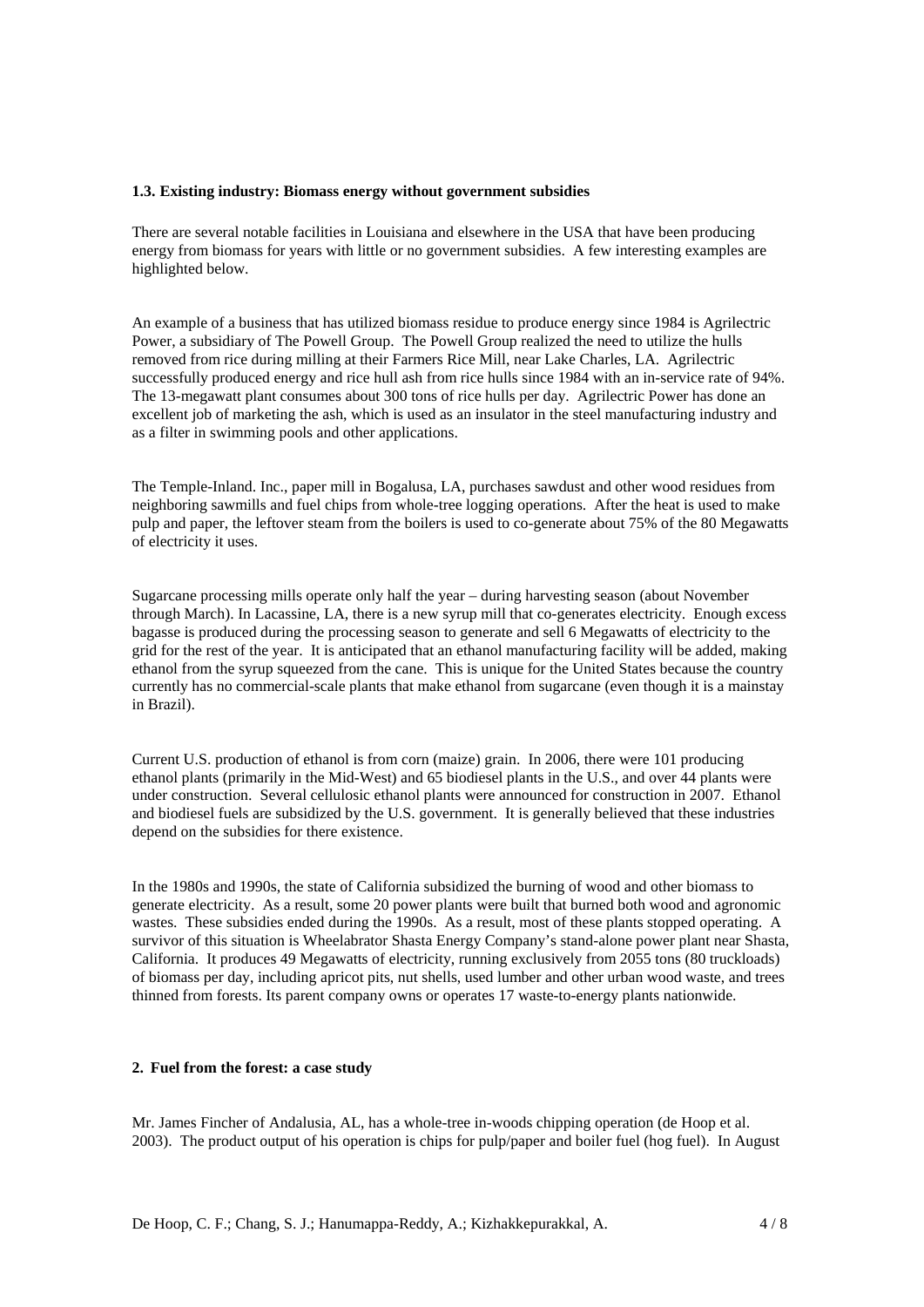2002, this operation was thinning an 11-year-old loblolly pine plantation near Leakeville, MS, with typical diameters breast height ranging from 10 to 14 inches. The equipment consists of two operational feller-bunchers (plus a spare), two skidders, an in-woods chipper (Morbark 2455 Flail Chiparvestor), a spare chipper, and a recycler (Bandit 2680 Beast Recycler). The Chiparvestor delimbs and debarks, producing fine quality chips suitable for paper pulp. The Chiparvestor has two chutes; the first chute produces delimbed and debarked material and the second chute produces wood chips. The reserve chipper is swapped out regularly to minimize down time for maintenance. The recycler is stationed next to the Chiparvestor; it further grinds down the limbs and the bark that came from the first chute of the Chiparvestor. Finally, two trucks are stationed at the chute of the recycler and the second chute of the Chiparvestor, where the ground material is blown into chip vans.

The crew consists of six operators plus truckers. The machines use about 350 gallons (c. 1200 liters) of fuel per day. The chip vans are hauled by three owned trucks and 2 or 3 contract trucks. Details of the operation were provided by the loggers and by the recycler sales representative in August 2002.

The Chiparvestor (\$650,000 new) is powered by two diesel engines: a 6-cylinder 325 hp and an 8 cylinder 800 hp. Key maintenance points include:

- Flails chains can break with wear, causing severe damage downline to the chipper knives, so it is very important to check and replace them as needed.
- Bottom flail chains are checked twice a week, and worn chains are replaced.
- Top flail chains are checked weekly, and worn chains are replaced.
- Chipper knives are checked daily and typically replaced daily.
- The replaced knives are reconditioned at the machine shop and are used again.
- Greasing is performed daily.

According to the sales representative, the Recycler (\$200,000 new) holds its resale value well. After three years, its resale value is reported to be roughly 80% of its purchase price, despite the recommended life of four years. It has a productivity rate of 25 tons/hour (22 metric tonnes/hour). The total power of the machine is 365 hp: 300 hp is used by the hammer mill and 65 hp is used to operate the discharge chute. The machine is operated manually. The designer plans to incorporate remote control to eliminate the need for a person operating near the machine (safety concerns). Key maintenance points include:

- Need to reharden cutter bodies (10/month out of 60 cutter bodies)
- Replace about 3 teeth per day (of 60 teeth).
- Belts last for 1500 to 2000 hours.
- Conveyer lasts for 1500 hours and up.
- Infeed chain lasts for 6000 hours.

The operation was producing 9 to 10 truckloads of pulp chips and 4 to 5 truckloads (29 tons or 26 tonnes/truck) of recycled material, which was being used as boiler fuel. In smaller timber, the ratio of chips to hog fuel is 1:1. The pulp/paper mill consumed about 100 truckloads of fuel per day.

## **2.1. Biomass energy pays for wildfire fuel reduction**

Travis Taylor Logging & Chipping of Goldonna, LA, uses conventional logging equipment to conduct mechanical forest fuel reduction to reduce wildfire threats while enhancing forest health and improving habitat for the red-cockaded woodpecker (an endangered species). While no direct government subsidies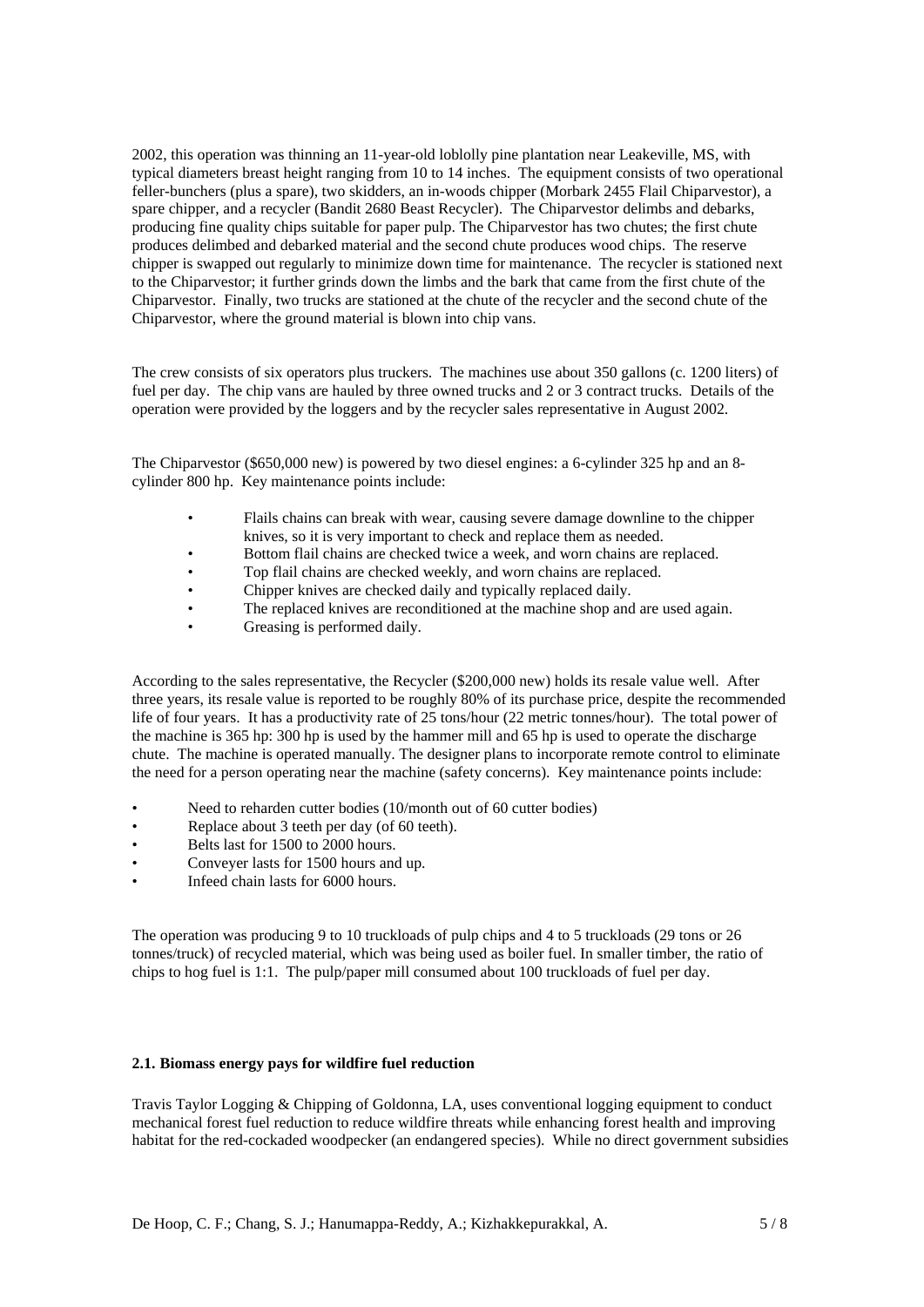are involved, the landowner pays a premium to have this operation cut and remove sub-merchantable trees while also conducting a conventional forest thinning. Some notable points about Mr. Taylor's fuel reduction operation are as follows (de Hoop et al. 2004):

- The process involved a general logging operation, where the feller-bunchers which is of the drive-to-tree type, were used to cut down the small diameter set trees.
- Skidders were used to skid the cut trees to a unloading point where the MORBARK 50/48 whole tree chipper and the Prentice 210 loader were stationed.
- The 50/48 chipper is capable of processing the cut trees, brush, slash, orchard removal and storm debris in to chips. Models are available with loader and with out loader. Here a Prentice 210 loader was stationed next to the chipper was used to load the severed trees in to the chipper. The chips were guided thro a chute and blown in to a trailer. Since the chipper does not debark or delimb the cut trees, the chips produced are called as fuel chips nad used for boiler fuel as hog fuel.
- A reserve chipper ,a Morbark Model 22 Total Chiparvestor was also stationed at the site, but is not used when there are space limitations in the woods. This model is capable of separating much of the limbs and leaves producing dirty chips for pulp/paper.
- Trucks transported these chips to their destination.
- A crew of six was present, plus truckers.
- Four company-owned trucks and 2 leased trucks were used.

Information on the Machines and their basic maintenance:

Mobark 50/48 Whole Tree Chipper.

- This portable in-woods system is capable of processing whole trees with diameter up to 24 inches.
- A single operator operates the entire machine. He controls the chipping operation.
- This particular model did not have the hydraulically operated boom with grapples. Instead it was fed with a Prentice 210 loader, which was stationed next to it. The butt end of the cut tree was fed first to process the chipping operation.
- This machine is just a whole tree chipper; it does not carry out any delimbing or debarking operation.
- A new model costs about \$ 365,000.

Maintenance:

- Daily greasing.
- Chipper knives are checked and changed everyday.
- The knives need to be replaced after 10 to 15 truck-loads of chips were produced. Each load produced is about 28 tons (25 metric tonnes).
- The replaced knifes are re sharpened and reused.
- Hydraulic fluid is checked regularly.
- Air filters are blown out for dust regularly and they are replaced every 3 weeks.

Morbark Model 22 Total Chiparvestor.

This portable in-woods system is capable of processing whole trees with diameter up to 30 inches.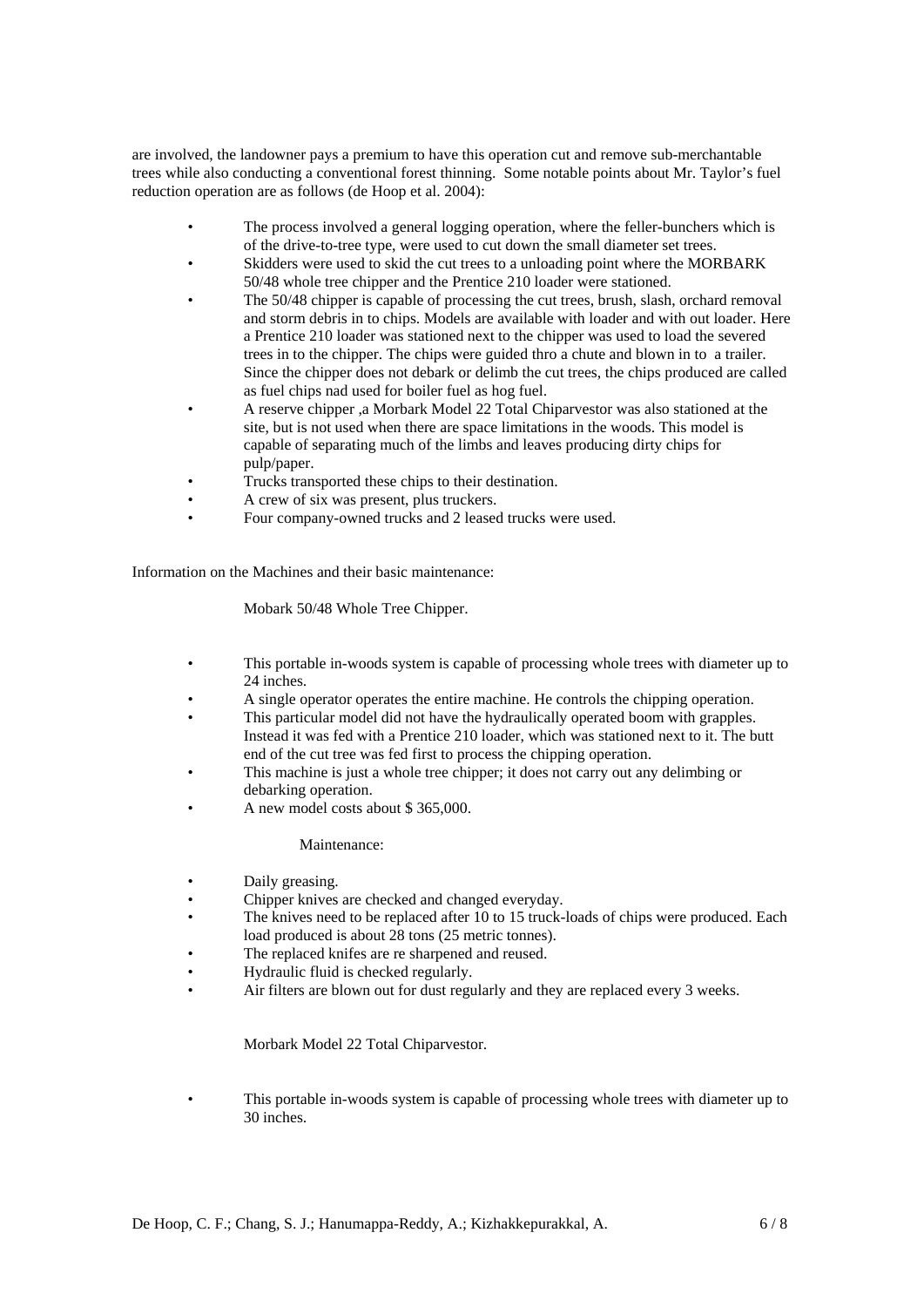- A single operator operates the entire machine. He controls the feed rate and the chipping operation.
- This particular model came with its own cab and hydraulically operated boom with grapples. The bottom part of the cut tree was fed first to process the chipping operation.
- This machine is just a whole tree chipper; it does not carry out any delimbing or debarking operation. However, it is capable of blowing much of the "trash"(leaves, twigs, etc…) out of the chip mix, allowing the production of "dirty chips" for paper making instead of just "fuel chips".

## Maintenance:

- The machine is greased at the required greasing points everyday in the morning before starting of the operation.
- Chipper knives are checked and changed everyday.
- The knives need to be replaced after 15 to 20 truck loads of chips were produced. Each load produced is about 28 tons.
- The replaced knifes are re-sharpened and reused.
- Hydraulic fluid is checked regularly.
- Air filters are blown out for dust regularly and they are replaced every 3 weeks.

#### Other Information:

- The production capacity of the operation is about 20 truck loads per week with each load weighing about 28 tons (25 tonnes).
- The target (goal) production of the operation is 15 truck-loads per week.
- The operation was carried out for 5 days a week with 10 hours per day.
- Normally the contractor plans to work 48 weeks per year.
- The contractor operates with his own trucks and leased trucks for the shipment of chips to the destined location (Weyerhauser, Campti, LA).
- There are three types of chips: fuel chips (hog fuel or boiler fuel), dirty chips (a low value chip for paper)and clean chips (for paper). This operation is not capable of producing clean chips.
- Although the volume of brush and small tree tops going in to the chipper appears large, the actual volume of the solid biomass in this material is insufficient to support this operation economically. The pine stem volume is needed to maintain the marginal profitability of the operation

### **3. Conclusion**

Although biomass as a major source of energy is still in its infancy, there are notable operations that exist with little or no direct government subsidies. In many cases, these operations were created to solve an environmental problem and learned that they can be profitable in their own right.